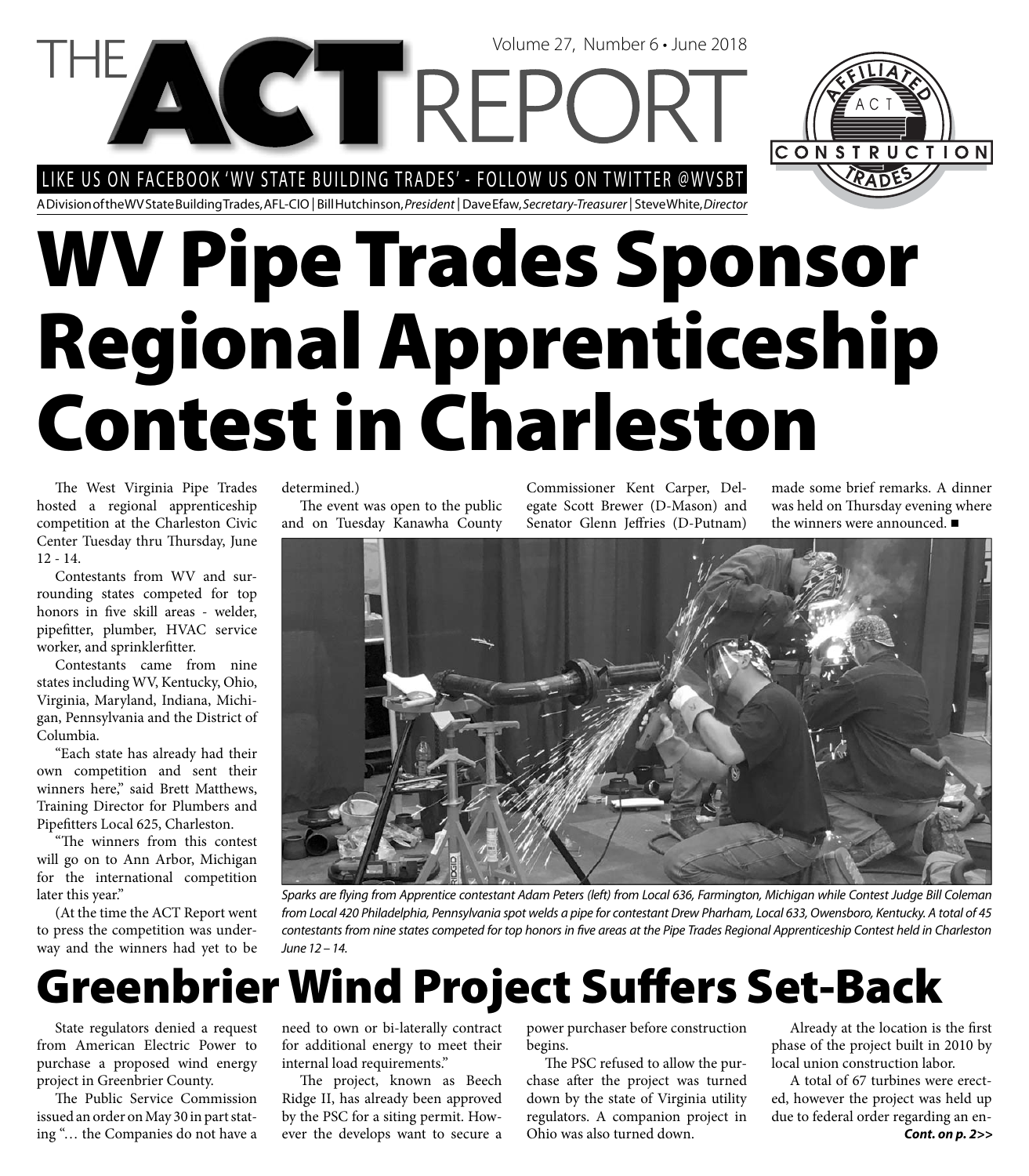### **\$1.5 Billion Braidy Industries Aluminum Mill has Ceremonial Groundbreaking** *Fluor and Keiwit in the Running*

Plans for a new \$1.5 billion rolling aluminum mill in Ashland, Kentucky advanced one step further when a ceremonial ground breaking event was held on June 1.

The project was announced a little more than a year ago and has been moving through the planning and design stages.

According to Tri-State Building and Construction Trades Business

A new \$150 million hospital in Morgantown aimed at serving children took a step forward with a June

According to Natalie Stone, Executive Secretary of the North Central WV Building Trades Council, the eight story tower with 155 beds will bring a new level of expertise to the region for children's medical services.

4 ceremony.

Manager Mark Johnson there are two construction firms, Fluor and Keiwit, in the running and he has had positive discussion with both.

"Braidy Industries has been very willing to talk and have their contractors talk about securing the needed local skilled construction labor to make this project a success," said Johnson.

According to news reports the

While the contracts have not yet been awarded it is expected that local union construction workers will

Construction should begin early fall of this year and will take around

The West Virginia Health Care Authority approved a Certificate of Need for the project last month.

build the facility.

three years to complete.

mill's production capacity could reach 300,000 tons of aluminum alloy sheet and plate a year, mainly for the automotive industry.

Braidy's CEO also suggested production expansion opportunities are possible, as well as plans to supply the aerospace and defense industries.

The mill has already sold out all

of its production capacity for the first seven years.

The company renovated office space in downtown Ashland using local union contractors and workers last year.

The plant is scheduled to be running end of 2020 however a construction start date has yet to be set. ■



Attending the Braidy Industries groundbreaking event was John Taylor (right), and Bryan Spry (left) both from union contractor Hatzel & Beuhler Electric; and Mark Johnson, Tri-State Building and Construction Trades Council, based in Ashland, KY. Photo Credit Ashley Quinn.

**WVU Medicine Plans** 

**New Children's Hos-**

**pital in Morgantown**

This rendition of the new eight story Children's Hospital in Morgantown will cost \$150 million and should begin construction by the end of this year.

**Wind Project Suffers** 

#### *Continued from Page 1*

dangered bat.

After many years in 2014 the developer, Invenergy based in Chicago, was able to get an additional 33 turbines approved.

At the time the project was announced in 2013 it was estimated to cost \$115 million.

A battery storage unit was installed in 2014 at a cost of approximately \$20 million.

During phase one a 14 mile transmission and a substation were built. The new turbines will use the same substation and transmission line.

The developers have agreed to require their contractor to use local union construction labor for the second phase of the project.

"We have been looking forward to building these additional windmills for many years," said Paul Breedlove, Business Manager for the Charleston Building Trades Council.

"It is frustrating to have yet another delay, especially in a part of the state that really needs the work."

The project still remains alive and the developers are considering their options.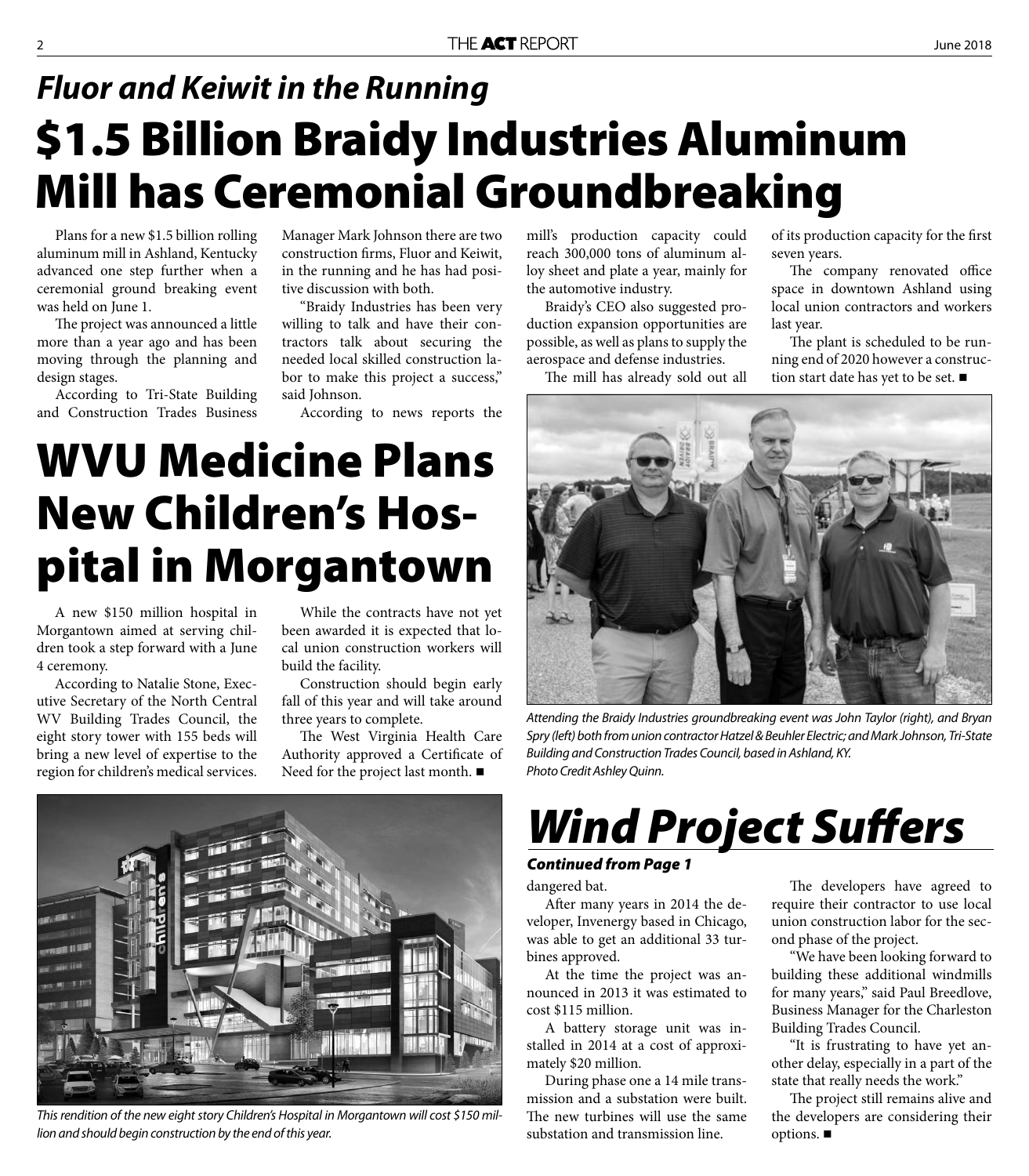## **Trade Endorsement 2018 General Election**

|                                      | U.S. Senate - Joe Manchin |      | Lisa Zukoff       |
|--------------------------------------|---------------------------|------|-------------------|
| <b>U.S. House of Representatives</b> |                           | 5th  | Dave Pethte       |
| 1st District David McKinley          |                           | 6th  | T. Chris Co       |
| 2nd District Talley Sargent          |                           | 7th  | Lissa Lucas       |
| 3rd District Richard Ojeda           |                           | 8th  | David Blan        |
|                                      | <b>State Senate</b>       | 9th  | Jim Marion        |
| 1st                                  | William Ihlenfeld         | 10th | <b>Andy Dani</b>  |
| 2nd                                  | Denny Longwell            |      | Harry Deitz       |
| 3rd                                  | James Leach               |      | J. Morgan L       |
| 4th                                  | <b>Brian Prim</b>         | 12th | Missy Morr        |
| 5th                                  | Mike Woelfel              | 13th | <b>Scott Brew</b> |
| 6th                                  | <b>Charles Sammons</b>    | 14th | Brianne Sol       |
| 7th                                  | Ron Stollings             | 16th | Sean Hornb        |
| 8th                                  | Richard Lindsay           |      | Matt Spurlo       |
| 9th                                  | William 'Bill' Wooton     |      | Vera Miller       |
| 10th                                 | Stephen Baldwin           | 17th | Chad Lovej        |
| 11th                                 | Bill Hamilton (R)         |      | Matthew Ro        |
| 12th                                 | Mike Romano               | 18th | Karen Nanc        |
| 13th                                 | <b>Bob Beach</b>          | 19th | Ken Hicks         |
| 14th                                 | Stephanie Zucker          |      | Robert Tho        |
| 15th                                 | Jason Armentrout (I)      | 21st | Phyllis Whi       |
| 16th                                 | John Unger                | 22nd | Gary McCa         |
| 17th                                 | Terrell Ellis             |      | Zack Mayna        |
|                                      | <b>House of Delegates</b> | 23rd | Rodney Mil        |
| 1st                                  | Diana Magnone             | 24th | Ralph Rodi        |
|                                      | Randy Swartzmiller        |      | Timothy To        |
| 2nd                                  | <b>Phillip Diserio</b>    | 25th | Tony Paynt        |
| 3rd                                  | Shawn Fluharty            | 26th | Ed Evans          |
|                                      | Erikka Storch (R)         | 27th | Carol Bailey      |
| 4th                                  | Joe Canestraro            |      | Lacy Watso        |
|                                      |                           |      |                   |

|      | ыза дикоп               |  |  |
|------|-------------------------|--|--|
| 5th  | Dave Pethtel            |  |  |
| 6th  | <b>T. Chris Combs</b>   |  |  |
| 7th  | Lissa Lucas             |  |  |
| 8th  | David Bland             |  |  |
| 9th  | Jim Marion              |  |  |
| 10th | <b>Andy Daniel</b>      |  |  |
|      | Harry Deitzler          |  |  |
|      | J. Morgan Leach         |  |  |
| 12th | <b>Missy Morris</b>     |  |  |
| 13th | <b>Scott Brewer</b>     |  |  |
| 14th | Brianne Solomon         |  |  |
| 16th | Sean Hornbuckle         |  |  |
|      | Matt Spurlock           |  |  |
|      | Vera Miller (R)         |  |  |
| 17th | Chad Lovejoy            |  |  |
|      | Matthew Rohrbach (R)    |  |  |
| 18th | Karen Nance             |  |  |
| 19th | Ken Hicks               |  |  |
|      | Robert Thompson         |  |  |
| 21st | Phyllis White           |  |  |
| 22nd | <b>Gary McCallister</b> |  |  |
|      | Zack Maynard (R)        |  |  |
| 23rd | Rodney Miller           |  |  |
| 24th | Ralph Rodighiero        |  |  |
|      | Timothy Tomblin         |  |  |
| 25th | Tony Paynter (R)        |  |  |
| 26th | Ed Evans                |  |  |
| 27th | Carol Bailey            |  |  |
|      | Lacy Watson             |  |  |

|      | Phoebe Meadows         | 47th | Ed Larry                    |
|------|------------------------|------|-----------------------------|
| 28th | <b>Andrew Evans</b>    | 48th | Tim Miley                   |
|      | Sandy Shaw             |      | Richard Iaquinta            |
| 29th | <b>Ricky Moye</b>      |      | Robert Garcia               |
| 30th | <b>Mick Bates</b>      |      | Derek McIntyre              |
| 31st | Richard Snuffer        | 49th | George Abel                 |
| 32nd | Luke Lively            | 50th | Mike Caputo                 |
|      | Margaret Staggers      |      | Linda Longstreth            |
|      | Mel Kessler            |      | Michael Angelucci           |
| 33rd | David Walker           |      | Guy Ward (R)                |
| 34th | <b>Brent Boggs</b>     | 51st | Barbara Fleischauer         |
| 35th | Andrew Byrd            |      | Evan Hansen                 |
|      | <b>Renate Pore</b>     |      | Rodney Pyles                |
|      | <b>James Robinette</b> |      | Danielle Walker             |
|      | Doug Skaff Jr.         |      | John Williams               |
| 36th | <b>Andrew Robinson</b> | 52nd | <b>Gary Knotts</b>          |
|      | Larry Rowe             | 53rd | Cory Chase                  |
|      | Amanda Estep-Burton    | 54th | John Hott (R)               |
| 37th | Mike Pushkin           | 55th | Isaac Sponaugle             |
| 38th | Tom Tull               | 56th | Timothy Ryan                |
| 39th | David "Woody" Holmes   | 58th | Bibi Hahn                   |
| 40th | Melissa Huffman        | 59th | John Isner                  |
| 41st | Paul O'Dell Jr.        | 61st | Jason Barrett               |
| 42nd | Jeff Campbell          | 63rd | Sam Brown                   |
|      | Cindy Lavender-Bowe    | 64th | Barby Frankenberry          |
| 43rd | <b>Bill Hartman</b>    | 65th | Sammi Brown                 |
|      | Cody Thompson          | 66th | David Dinges                |
| 44th | Dana Lynch             | 67th | John Doyle                  |
| 45th | Matthew Kerner         |      |                             |
| 46th | Robert "Bob" Stultz    |      | <b>Bold</b> = Trades Member |

### **Operating Engineers Local 132 Holds 6th Annual Equipment Rodeo for Members**

Operating Engineers Local 132 recently held the 6th annual Equipment Rodeo at their apprenticeship

and training center in Medina, south of Parkersburg.

According to Local 132 Business Manager Chuck Parker around 450 members, families, and friends attended.

The event was held on Sunday, June 3.

"It's our members who make this Local great and the equipment rodeo is a way to thank everyone for their hard work," said Parker.

"It's our members who make this Local great and the equipment rodeo is a way to thank everyone for their hard work,"

#### **Chuck Parker,**

Business Manager Operating Engineers Local 132

"We also ap-

preciate the contractors support for the event."

Members competed on a backhoe, bull dozer, crane and two excavators.

In addition to the member competitions there was a cook-out, a fishing competition for kids, games and prizes. 



One of five competitive events for members of the Operating Engineers Local 132 was painting with an excavator.